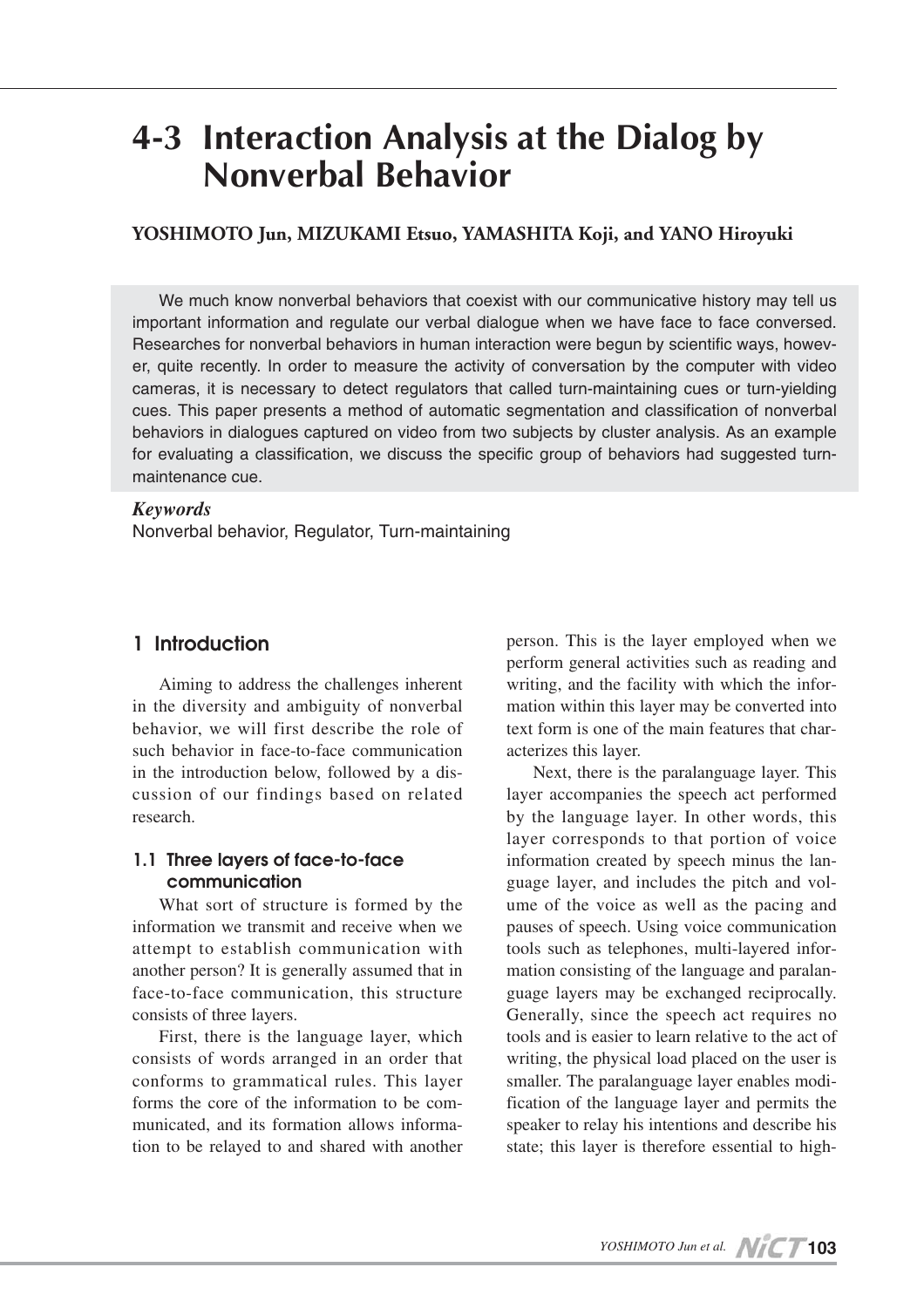modality communication. However, information contained in this layer outside the language layer contains a certain degree of ambiguity, and so information consciously transmitted by the speaker may not be received, or the audience may attach undue importance to an involuntary movement of the speaker. (For example, the speaker may have intended to emphasize an item of information by speaking loudly, but the audience may have heard the item as spoken softly; or the speaker may believe himself to be speaking at normal speed, while the audience is under the impression that he is speaking rapidly, erroneously concluding that he is in a hurry.) Compared to words, which have common meaning within a single linguistic or cultural area, paralanguage by definition entails uncertainty in meaning or intention and potential misperceptions caused by intra-speech and inter-speech relativity, as in the examples given above. Paralanguage is also inconsistent between individuals and difficult to convert into text. Thus, although recognized as an important layer of communication, the paralanguage component has not been actively pursued as a theme of past studies. Further, since the ability to use the paralanguage layer is acquired by learning based on actual communications, significant differences are found among speakers from different regions. For example, major differences are clear among dialects in Japan, not only in vocabulary but also in intonation, including accent. These differences, among others, render it difficult to implement voice recognition applications for various provincial groups.

Finally, there is the nonverbal layer, which consists of visual information relayed during face-to-face communication. This nonverbal layer may be said to convey information even through the appearance and clothing of the speaker; however, in the present paper, we will mostly deal with the body actions of a person while speaking or listening. One theme of nonverbal studies is the concept of pose, which addresses the pairing of patterns of expression in the paralanguage layer (socalled "elocution") and the nonverbal action

layer. However, as stated above, this paper deals mainly with actions. Compared to the paralanguage layer, the nonverbal layer is complex and covers a wide range of information. Thus, it is an extremely difficult layer to decode and even more difficult to convert into text format. Nevertheless, in some cases the nonverbal layer can nearly match the language layer in significance. Sign language, mainly used by the hearing or speech challenged, serves as an alternative to the speech act as a means of expression. It is also possible to reverse the meaning of a vocal speech act by a single facial expression. For example, the phrase "Thank you" may be spoken calmly, yet a cold expression, clenched fists, and tense shoulders reveal an intent that is at odds with the literal meaning of the phrase. Furthermore, the presence of regulators that support fluent turn-taking in communication proves that this layer is as important as the paralanguage layer in communication and interaction. However, despite sporadic past studies, this area has not formed the focus of continuous research.

#### **1.2 Background of nonverbal studies and issues to be resolved**

It must be said that we lack a detailed understanding of nonverbal behavior. Such behavior has probably formed a part of human speech throughout history, but it was not until the late 19th century that the first study on gesture and greetings was initiated, and formal studies on the effects of nonverbal behavior on communication had to wait until the late 20th century. For example, the first book on nonverbal communication in the US appears to have been published in 1972. (Details on the history of nonverbal studies may be found in $[1]$  and  $[2]$ .) A videophone that allowed communications incorporating nonverbal information was displayed at the 1970 Japan World Exposition, but to this day, the general public has yet to fully enjoy video communications that would accommodate nonverbal content, despite the passage of decades since. The development of technology to convey nonverbal information in communications has been the subject of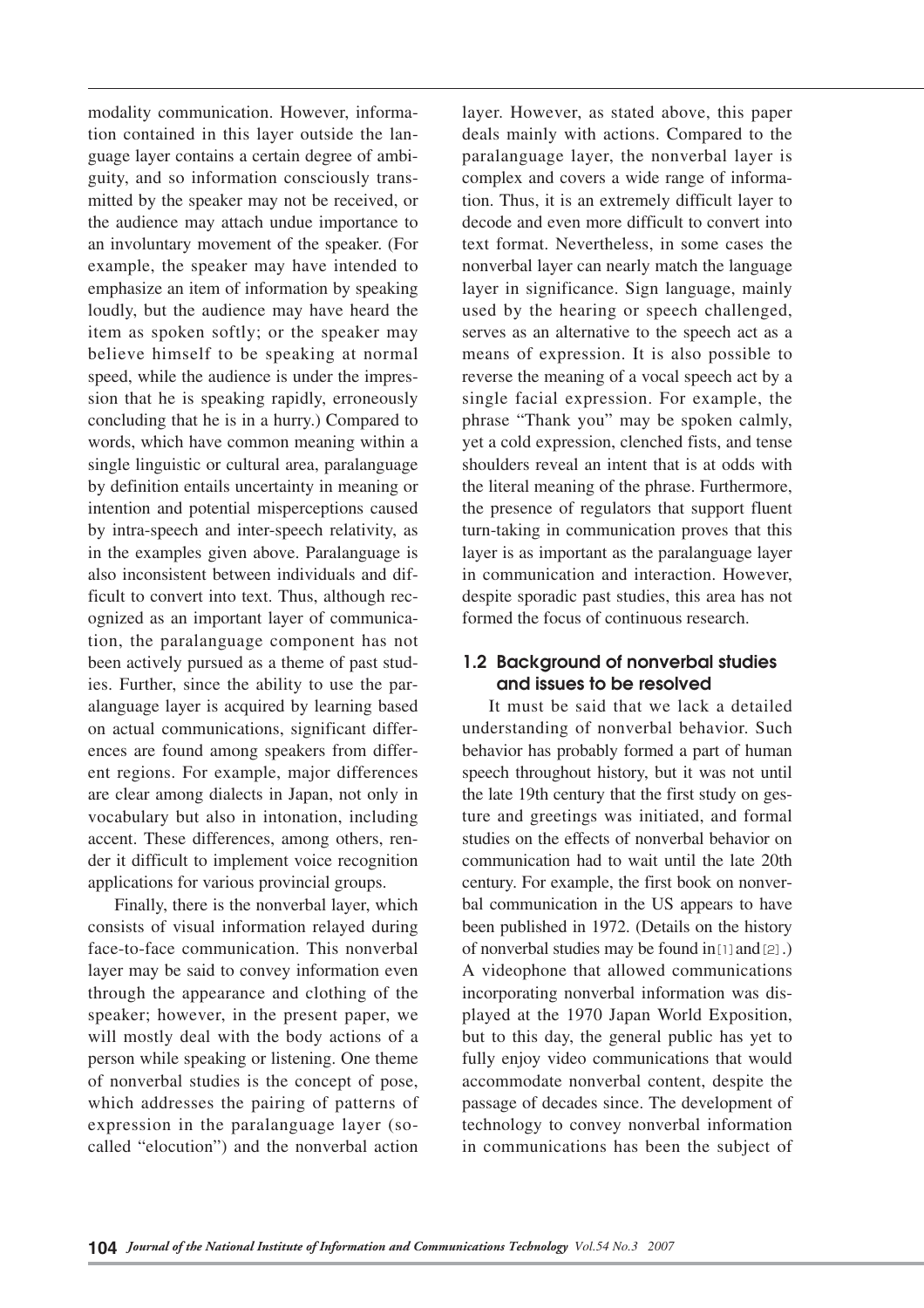continuous research, but it remains unclear in what manner such nonverbal information is employed in different situations, or what effects it has on the audience. Thus we must undertake to assess the conditions surrounding the use of nonverbal elements and attempt to elucidate the cognitive mechanisms involved, as well as to clarify the cumulative effect of nonverbal elements on the communication in question. Efforts must also be devoted to the development of technologies related to the above-mentioned research as regards application to various systems.

## **1.3 History of research on the classification of nonverbal behavior**

The concept of body language<sup>[3]</sup> is now recognized widely not only among researchers but also among the general public. However, the rules concerning nonverbal language deviate from those of spoken language. Based on a structural approach within the field of kinesics, Birdwhistell[4] has attempted detailed identification and classification of nonverbal behavior using classification methods similar to those used in linguistics. He proposed new concepts such as the allokine, kine, and kineme, which correspond to the concepts of allophone, phone, and phoneme in linguistics. His methodology assumed that, just as multiple and meaningless microsounds are connected to form significant speech, microbehaviors having no meaning are connected to form an action with significance. However, a number of counterarguments have been proposed[5][6], and Birdwhistell's methodology has not become widely adopted among researchers. In short, attempts to classify nonverbal behavior using linguistic classification methods remain problematic.

In contrast, the argument has been made that nonverbal behavior cannot be classified without taking into consideration the specific context in which such behavior arises. Ekman and Friesen have proposed an approach using external variables for kinesics that does not attempt a structural classification of nonverbal

behavior, but instead classifies behaviors into several basic categories based on the purpose, meaning, and intent of each $[7]$ - $[11]$ . This approach is now widely embraced among researchers in the field.

### **1.4 Present paper's approach to classification of nonverbal behavior**

The strong points in the classification schemes of Birdwhistell and Ekman and Friesen introduced in the previous section have been applied to design a classification scheme for nonverbal behavior. First, video recordings of communication sessions are made and behaviors exceeding a certain threshold of activity are identified. Next, the identified behaviors are compared with one another in a round-robin fashion based on the expressed paralanguage layer. Similar behaviors are grouped into a given category. Up to this point, this method resembles that of Birdwhistell, and thus presents the same shortcomings. However, for behaviors featuring simple structures, it is assumed that these shortcomings may be ignored. Some major problems in the prior structural approach were clear: the behaviors were broken up too finely, and there are no clear breaks in these behaviors, such as those found in speech. Behaviors cannot be easily segmented. Ultimately, categories having characteristics corresponding to the nonverbal behavior classification scheme proposed by Ekman and Friesen were carefully selected in order to assess the validity of the present scheme.

We believe that it is worthwhile to attempt a classification of nonverbal behavior as part of basic studies on nonverbal communications. A communication experiment will be described in Section **2** below, with a presentation of a method of analysis for the obtained data in Section **3**.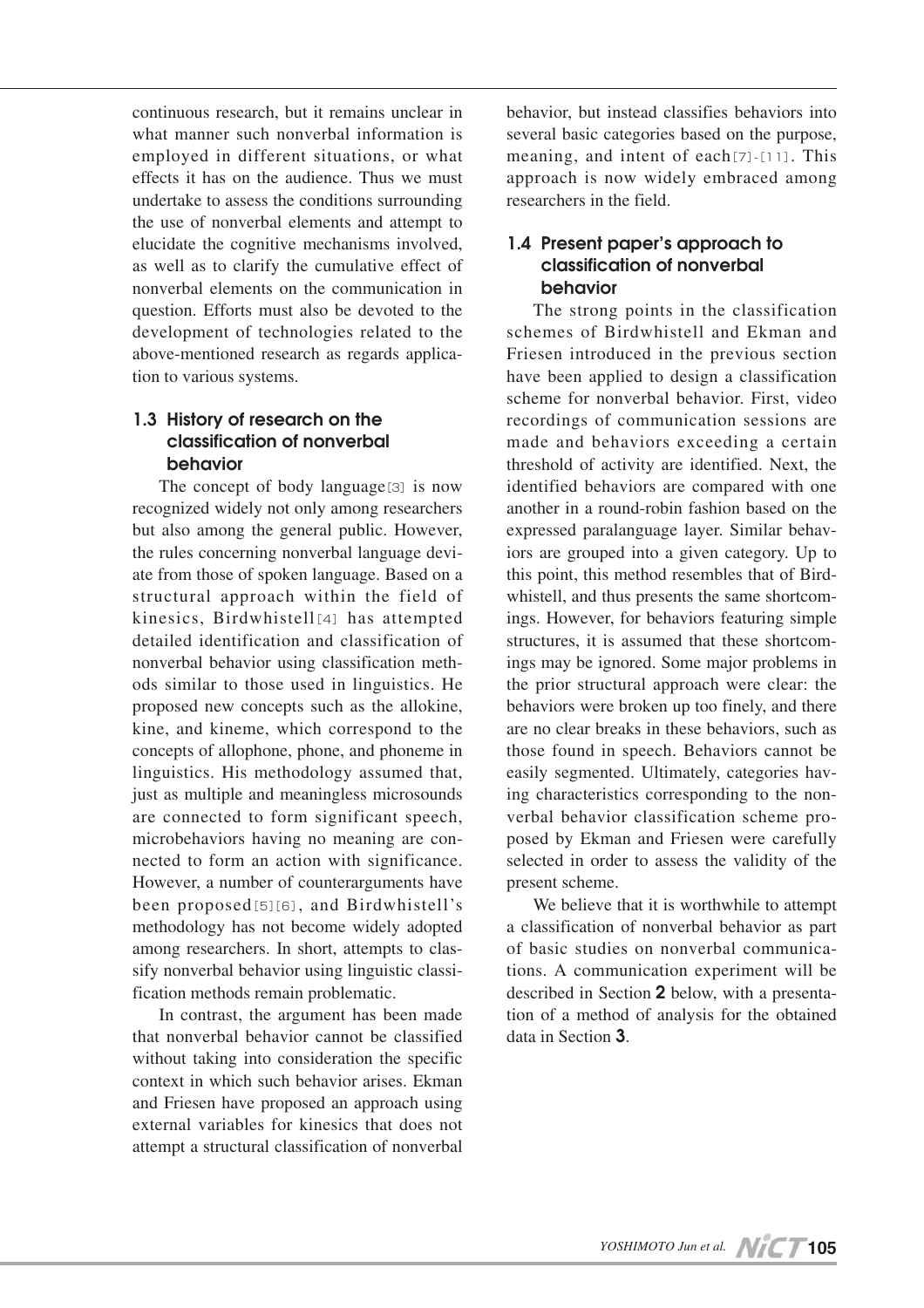# **2 Communication experiment**

#### **2.1 Preparation**

In order to acquire basic data on the role of nonverbal behavior in communication, we conducted an experiment in which two subjects were asked to form a pair, videotaping communications between the subjects as they performed given tasks. Each subject was placed in a room surrounded by walls that prevented each from seeing or hearing the other. The interaction between the subjects was carried out using a video camera, monitor, microphone, and headphones. A video camera was set up in front of each subject, so both subjects were able to have a frontal view of each other as they communicated. Video cameras to record side views were also installed. The video images and voice data recorded by these instruments were first stored and then later input to a computer for analysis. The recorded video data consisted of the frontal and side views of both subjects. Additionally, since the subjects were placed in separate rooms, their speech acts were recorded independently on different channels.

#### **2.2 Analysis strategy**

The video image was recorded in NTSC format at a rate of 29.97 fps. Behavioral expressions on extremely short time scales are likely to be overlooked by the other party, and so were considered to have inherently low significance. In addition, the latency between the time a certain action is seen or heard and the moment a reaction is expressed is normally 200-400 ms. Taking these two points into consideration, the frame rate selected for the analysis was 7.49 fps (133 ms per frame), which was believed to be the most appropriate period in which to observe the propagation and simultaneous occurrence of behaviors in the subject interactions.

## **3 Data processing**

## **3.1 Automatic segmentation of nonverbal behavior**

For each frame of the video, a region to be measured was set for each subject. The total sum of the difference in brightness from frame to frame for the given region was measured in order to calculate the subject's amount of movement per frame. When the amount of movement failed to exceed a certain threshold, the subject was considered to have remained still. Figure 1 shows an example of an image in a frame recorded in the experiment. The grids in the side view show the target region for behavior detection. Thus, the subject is judged to have moved when the brightness within this region was subject to change. A single behavior was defined as a period of movement continued over a preset length of time, separated from other behaviors by periods in which no movement was observed in respect to the time axis — i.e., the still condition.

Top and bottom panels show the frontal and side views of both subjects, respectively. The grids on the bottom panel indicate the target region for movement detection.

Figure 2 shows an example of the nonverbal behavior chart created by automatic segmentation of behaviors expressed during a  $241$ -second communication session between a given pair of subjects. The amount of movement is represented logarithmically on the vertical axis, and the horizontal axis represents

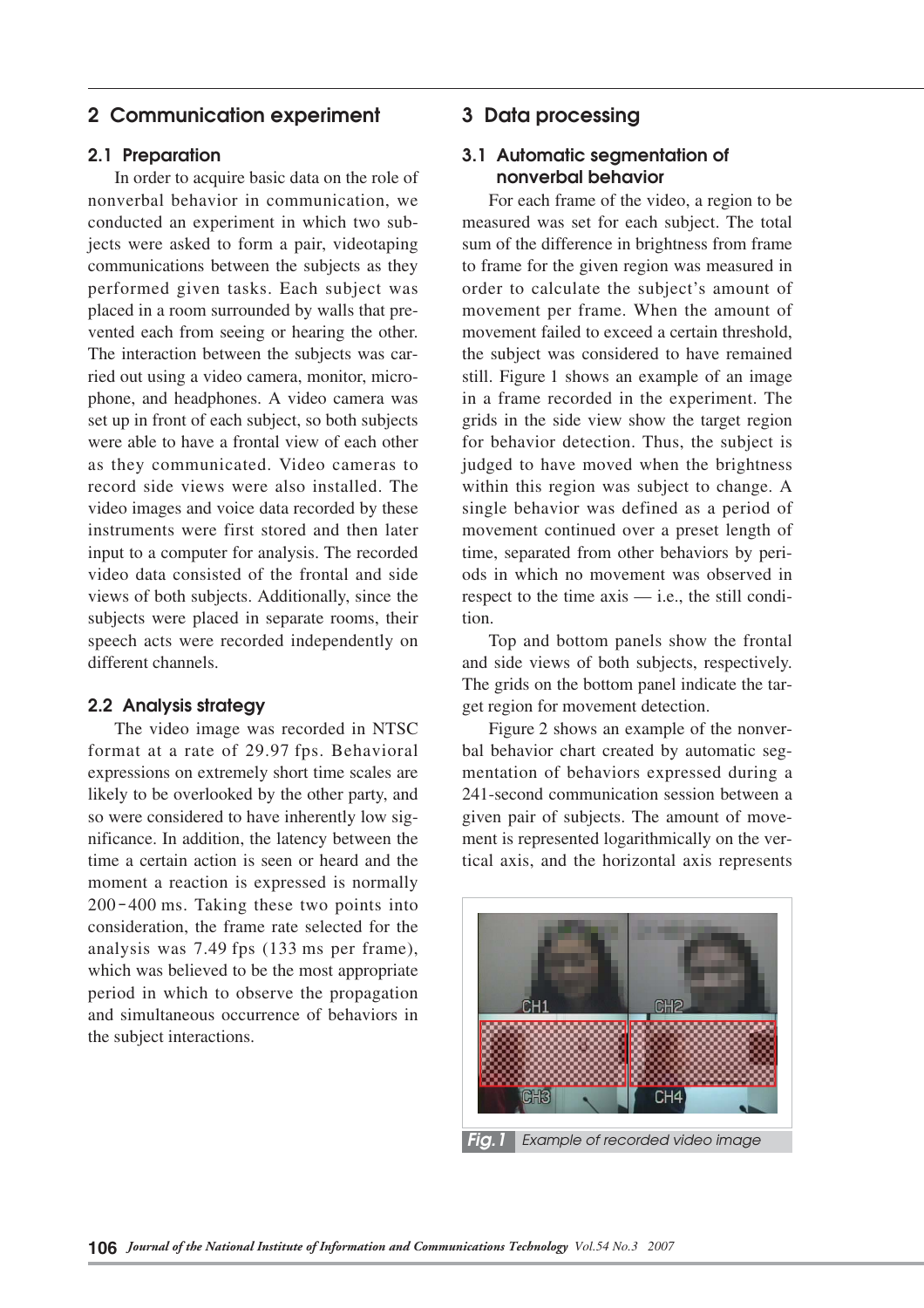

time. Each behavior is given an identification number, with alternating shadings for evenand odd-numbered behaviors for each subject, to render visual presentation more readily comprehensible.

Top and bottom panels show the behaviors of subjects A and B, respectively, with the vertical and horizontal axes representing the amount of movement and time, respectively.

While only behavior is shown in Fig. 2, the volume of the voice in the corresponding speech act is also shown on the same time axis in Fig. 3, and a system was developed to construct a video image with synchronized voice data using the frontal video recording of the subjects. This approach enabled us to obtain an overview of the status of communications both in the still and video images.

The top plot signifies the volume of speech, similarly to the plot in Fig. 2. The bottom panel shows the part of the body where movement has occurred based on light intensity, for the frontal view of the subject.

# **3.2 Classification of nonverbal behavior by cluster analysis**

According to the proposal by Ekman et al., the segmented behavior must be carefully examined individually in order to classify the behavior into one of five categories: "emblem", "illustrator", "regulator", "affect display", and "adopter" $[7]$ - $[12]$ . However, these procedures were not followed in the present study. Instead, we have attempted a schematic and automatic classification based on the characteristics of the respective behaviors. In the initial step of our analysis, the duration, amount of movement, and volume of speech during the behavior for each behavior segment were used as variables (for an initial



variable group). Next, each variable was standardized to unify the units involved, followed by cluster analysis of the relevant behavior for each subject. Figure 4 shows a dendrogram obtained as a result of a typical UPGMA cluster method $[13]$  performed on the 56 behaviors detected in a given subject. When the individual behaviors and behavior clusters are connected at the lower positions, then the behaviors may be regarded as highly similar. Conversely, when connected at the higher positions the behaviors are more dissimilar. In the left half of Fig. 4, many behaviors connected at the lower positions are observed, indicating that these are similar behaviors.

The behavior is labeled by an identification number. Behaviors connected at lower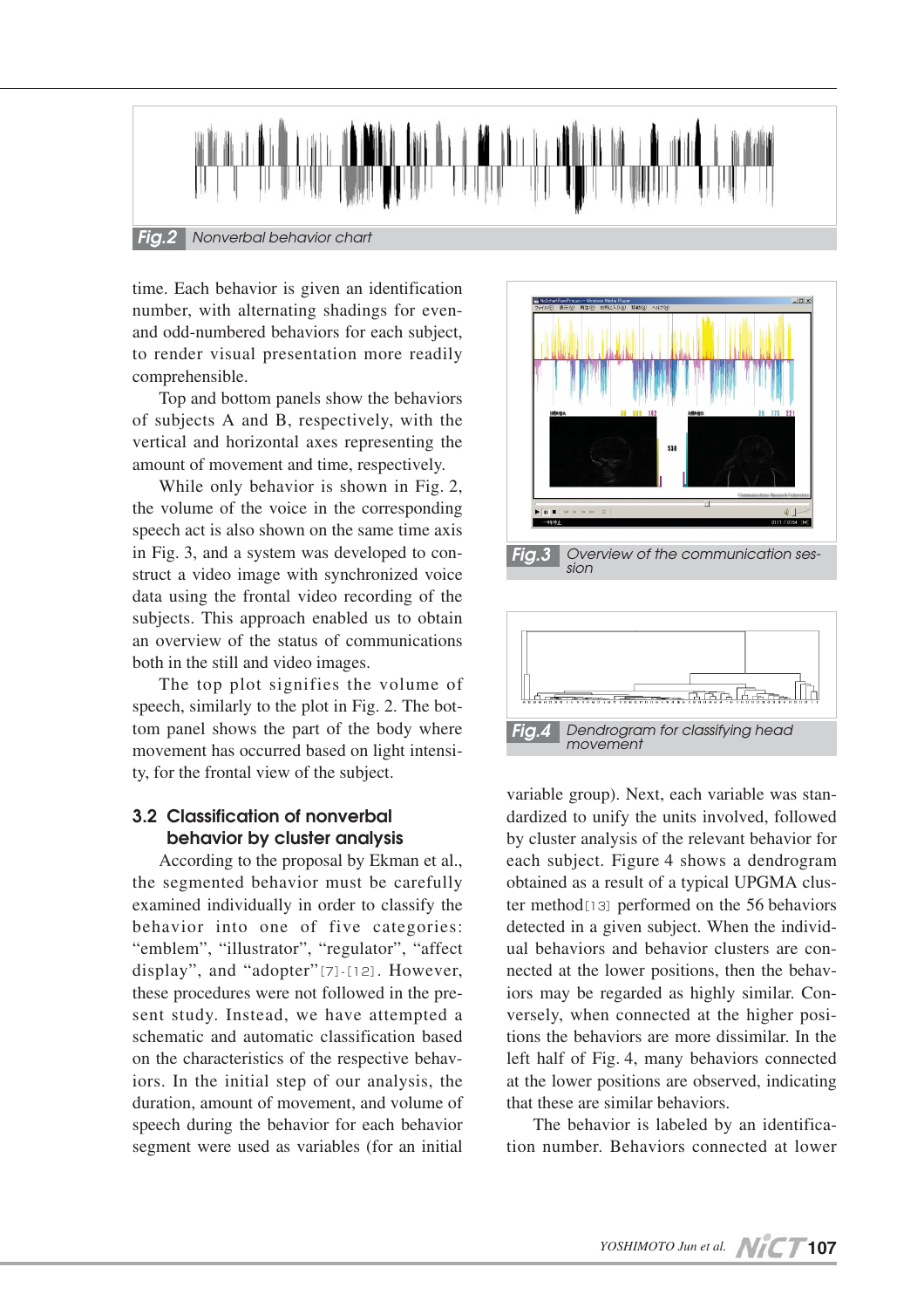

positions are highly similar, while those connected at higher positions are considered more dissimilar.

Figure 5 is an example of a nonverbal chart with classification codes for communication between a subject pair for a  $114$ -second communication session. As in Fig. 2, the amount of movement is shown in log scale in the vertical axis for each subject, and time is represented by the horizontal axis. The classification codes showing the groups to which the respective behaviors belong is also shown with rectangles on the plot. The number of groups may be changed by altering the height at which the dendrogram obtained by cluster analysis is divided. In this case, behaviors were categorized into 10 qgroups. Those displaying high similarities in initial variable groups — in other words, similar behaviors were placed in the same group. For a single subject, the behaviors marked by rectangular symbols located at the same height belong to the same group. This is analogous to the notation used in musical scores. Just as notes at the same height in the score show notes at the same pitch, rectangular symbols at the same height reflect behaviors in the same group. This analogy is common; in addition to the presentation here[14], a number of other studies have expressed results using plots similar to musical scores[15].

Using the plot in Fig. 2, classification codes are presented to show the group to which the behavior belongs using the height of the rectangular code. In the top plot for subject A, the behavior with the code nearest to the

central axis represents behavior observed mainly as nodding.

## **3.3 Examination of the classified behavior**

Behavior reflecting nearly the same pose at the beginning and end of the behavior is defined as a "close-ended" behavior, and one having different poses at the endpoints is defined as an "open-ended" behavior. An open-ended behavior is created by the intervention of a pause in the behavior, and actually belongs to a series of long-duration behaviors although this series initially appears to be discontinuous. Since each such open-ended behavior is in fact divided into two behavior units under the present method, only closeended behaviors will be discussed below. Methods of analysis are available that can handle open-ended behaviors, but these methods were not applied here.

When performing cluster analysis, the precision of classification depends on the variable group provided. However, this does not mean that higher precision can be achieved by using larger numbers of variable groups. In contrast, better results may be obtained by intentionally narrowing the number of variables based on the type of behavior for which higher precision is required. The initial variable group selected for classifying behaviors schematically is suitable for apparent behavior classification, for example, but is not suitable for the classification of regulators.

Thus, a variable group for regulators was selected and consisted of the duration of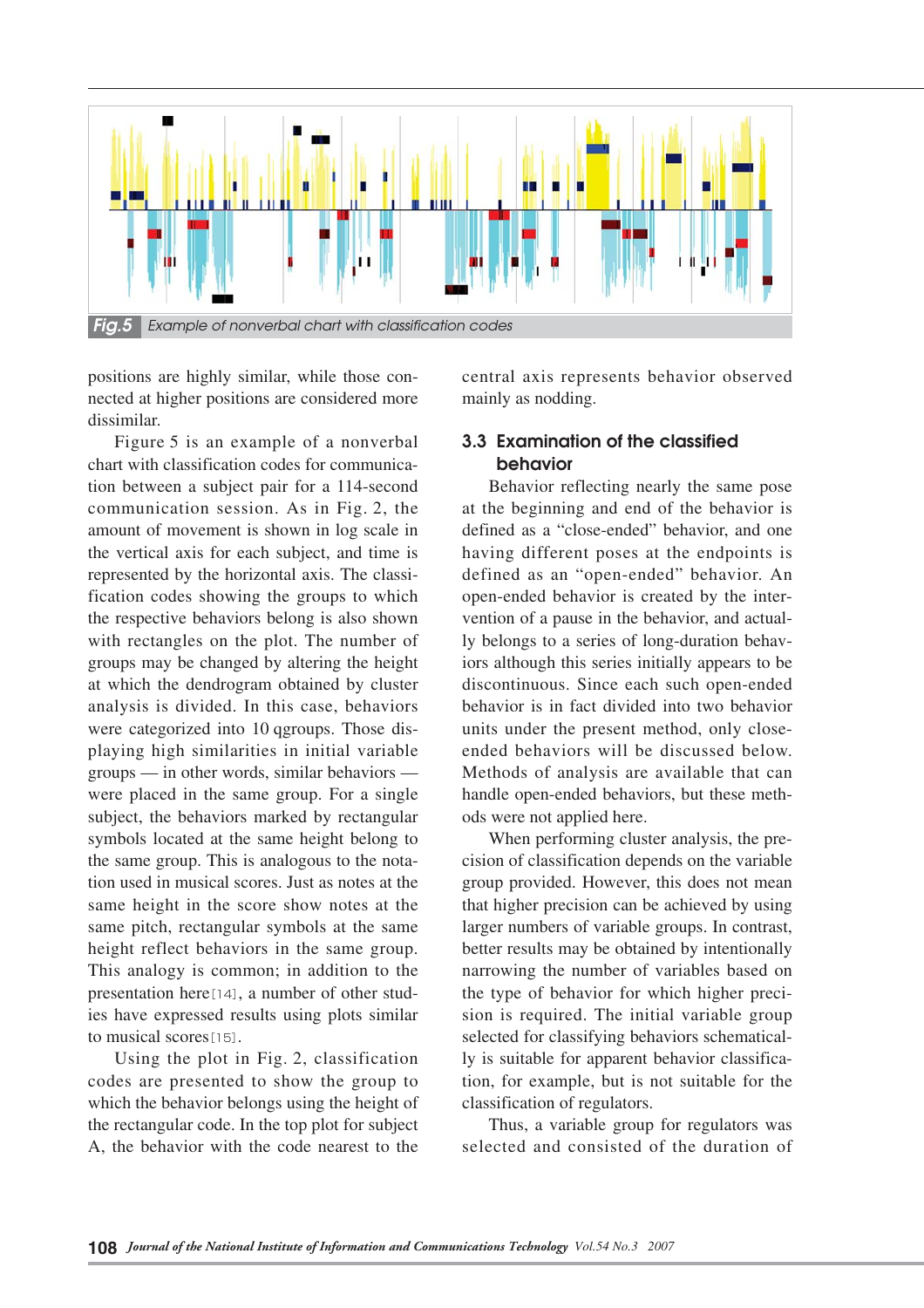

behavior, the average relative speech ratio during the behavior of each subject, the average independent speech ratio during the behavior of each subject, and the volume of speech during the behavior. Figure 6a shows the dendrogram obtained by cluster analysis using this variable group performed on a subject pair, and an enlarged section of the tree for one group is shown in Fig. 6b. The validity of the regulator classification will be examined using these results.

The format is the same as in Fig. 4, except that the result of cluster analysis is limited to 81 close-ended behaviors out of a total of 145 behaviors (whole view).

This example shows the results for a 251-second communication session between two Japanese subjects. A total of 145 behaviors were observed, out of which 81 were closeended behaviors. Of these, eight behaviors (# 6, 9, 106, 107, 108, 109, 118, and 136) were selected and compiled in Table 1 together with the contents (language layer) of the communication immediately preceding them. (As stated in Section **2.1**, the subject pair was given a take, with video and voice recording of their interaction as they solved the problem together. The speech content shown in Table 1 follows the flow of their efforts. In this case, the two subjects are looking at a photo of two people, and are trying to determine which person is the manager and which is the shop clerk[16].) During the behavior, the subject under observation performs speech acts such as "Hmm" or "Er", and judging from the con-



tent of the speech performed by the partner immediately before the behavior, it is clear that the observed behavior categorized into the group shown in Fig. 6b is the regulator for the turn-maintenance.

# **4 Conclusions**

We have shown that it is possible to perform automatic segmentation and classification of behaviors by selecting appropriate variables for highly similar behaviors featuring simple structures in the classification scheme proposed by Ekman et al., while incorporating the structural aspect proposed by Birdwhistell. Using this method, we were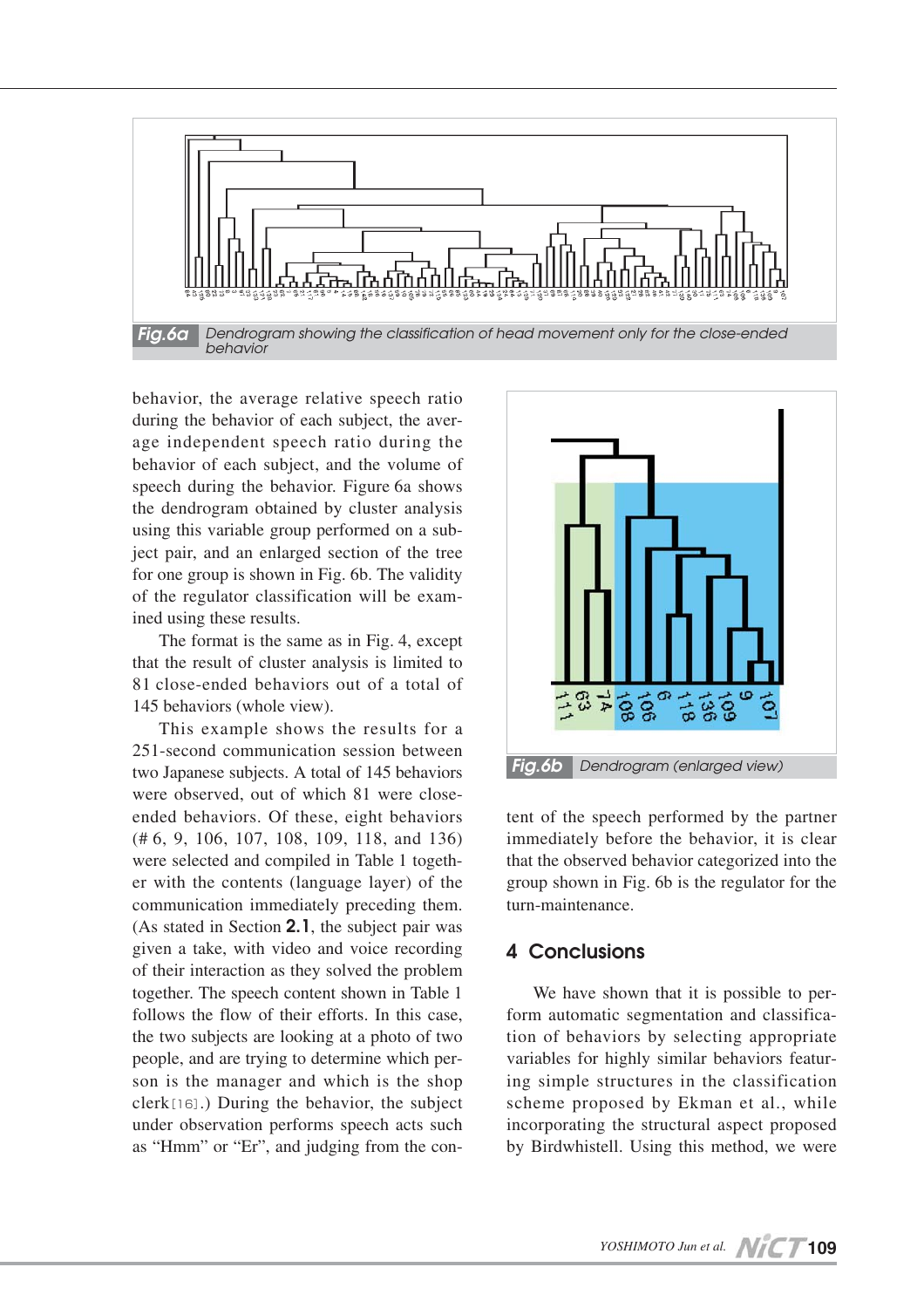| Behavior# | Duration | Partner's speech content immediately | Speech act of the |
|-----------|----------|--------------------------------------|-------------------|
|           | (frames) | preceding behavior                   | observed subject  |
| 6         | 20       | There is no evidence                 | Hmm               |
| 9         | 24       | Yes                                  | Er                |
| 106       | 12       | I get the feeling person #1 is       | Hmm               |
| 107       | 24       | Manager of the shop                  | Hmm               |
| 108       | 23       | I think he's talking about something | Hmm               |
| 109       | 32       | And person #2                        | Hmm               |
| 118       | 22       | The manager is in the back, far back | Hmm               |
| 136       | 37       | Now, person #1 is                    | Hmm               |

*Table 1 Content of speech associated with the behavior of the observed subject*

able to identify the status of communication based on characteristics of voice and behavior through observation of communication between a pair of subjects engaged in basic human interaction, using a computer for subsequent analysis.

To improve the precision of the identification of the communication and to obtain a deeper understanding of the states of the two subjects during their communications, analysis of the language and paralanguage layers will be required. Although not addressed in the present paper, a number of studies were also performed in parallel with this study: an examination of agreement expressions in cooperative tasks[17], a study on modeling of the appropriateness of speech manners between two people based on the rhythm of pauses and voice power[18], and a study on the identification and classification of fillers and emotional exclamations as mental markers for analyzing the mental state of the speaker[19][20]. The results of these studies have also contributed to increasing our understanding of communication.

#### *References*

- 01 A. Kendon, "Gesture: Visible Action as Utterance", New York; Cambridge University Press, 2004.
- 2 V. P. Richmond and J. C. McCroskey, "Nonverbal behavior in Interpersonal Relations", Allyn and Bacon, 2003.
- 3 R. L. Birdwhistell, "Kinesics and Context: Essays on Body Motion Communication", Philadelphia: University of Philadelphia Press, 1970.
- 04 R. L. Birdwhistell, "Introduction to Kinesics: An Annotation System for Analysis of Body Motion and Gesture", Louisville, KY: University of Louisville Press, 1952.
- 05 A. T. Dittomann, "Review of kinesics and context by R. L. Birdwhistell", Psychiatry, 34, 34-342, 1971.
- 06 V. P. Richmond, "Nonverbal Communication in the classroom", Acton, MA: Tapestry Press, 1996.
- 07 P. Ekman, "Movements with precise meanings", Journal of Communication, 26, 14-26, 1976.
- 08 P. Ekman and W. V. Friesen, "Nonverbal leakage and clues to deception", Psychiatry, 21, 88-106, 1969.
- 09 P. Ekman and W. V. Friesen, "The repertoire of nonverbal behavior: Categories, origins, usage, and coding", Semiotica, 1, 49-98, 1969.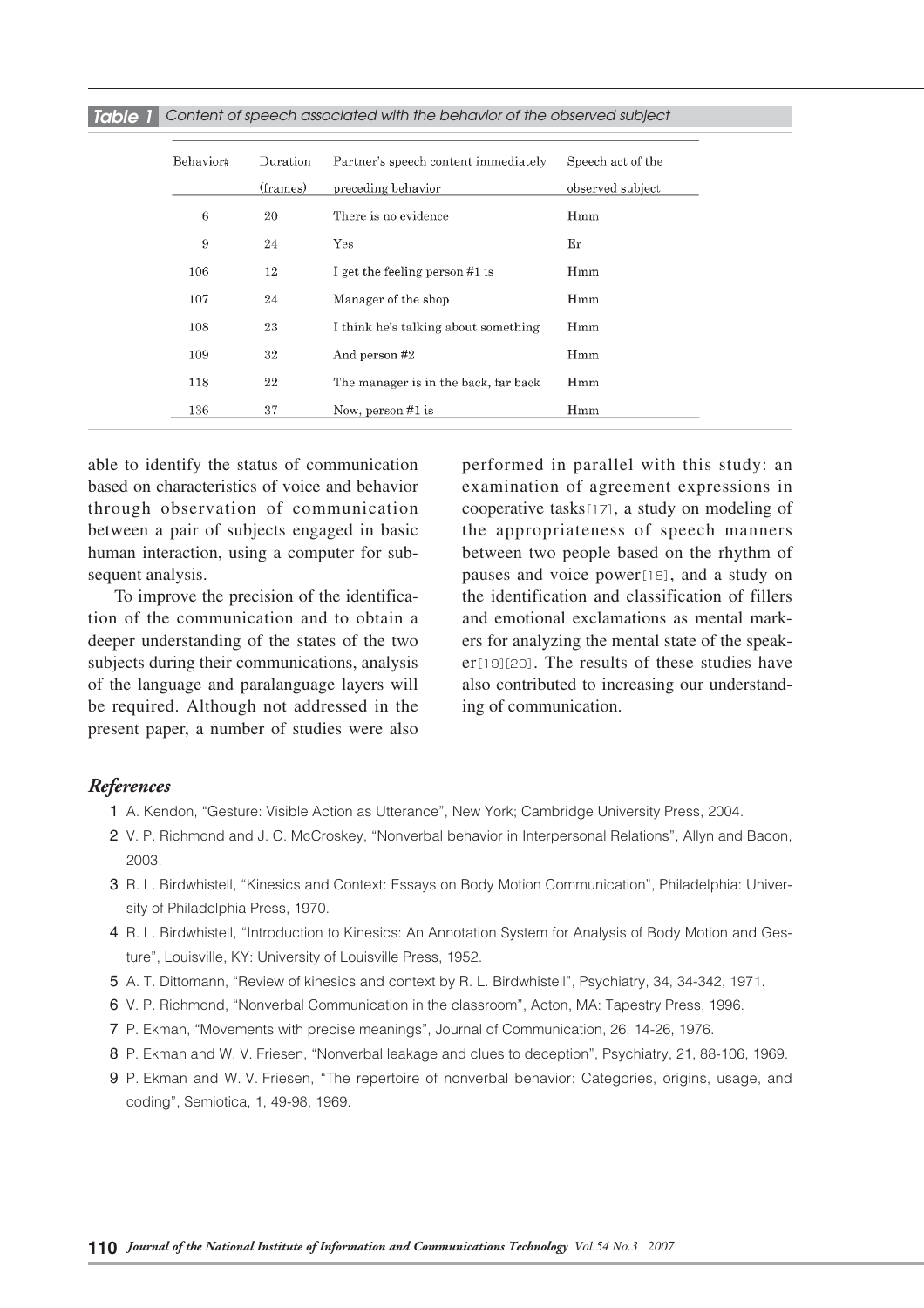- 10 P. Ekman and W. V. Friesen, "Hand movements", Journal of Communication, 22, 353-374, 1972.
- 11 P. Ekman and W. V. Friesen, "Detecting deception from the body or face", Journal of Personality and social Psychology, 29, 288-298, 1974.
- 12 K. R. Scherer and P. Ekman, "Handbook of Methods in Nonverbal Behavior Research", New York; Cambridge University Press, 1982.
- 13 H. C. Romesburg, "Cluster Analysis for Researchers", Florida: Robert E. Krieger Publishing Company Inc., 1989.
- 14 J. Yoshimoto and H. Yano, "Classification of Head Movements at Video Captured Dialogue by Cluster Analysis", Proceedings of the 2004 General Conference of Institute of Electronics, Information and Communication Engineers, Mar. 2004. ( in Japanese )
- 15 M. Nishiyama, H. Kawashima, T. Hirayama, and T. Matsuyama, "Facial Expression Representation based on Timing Structures in Faces", IEEE International Workshop on Analysis and Modeling of Faces and Gestures (W. Zhao et al. (Eds.): AMFG 2005, LNCS 3723), pp.140-154, Oct. 2005.
- 16 D. Archer, "How To Expand Your S.I.Q.(Social Intelligence Quotient)", New York: M. Evans and Company Inc., 1980. (Japanese translation: T. Kudo, E. Ichimura, "Body-language Kaidokuhoh", Tokyo: Seishinshobo Co. Ltd., 1988.)
- 17 H. Yano and J. Yoshimoto, "Analysis of Verbal / Nonverbal Information of Agreement Expression in Mutual Agreement Dialogue", Special Interest Group on Spoken Language Understanding and Dialogue Processing, SIG-SLUD-A203-07, 41-46, 2003. ( in Japanese )
- 18 E. Mizukami, "How the Conversational Rhythm of 'MA' can be Constructed in Japanese Dialogue", In Proceedings of The 8th World Multi-Conference on Systemics, Cybernetics and Informatics, 14, 3-8, 2004.
- 19 E. Mizukami, K. Yamashita, and H. Yano, "Effects of Modality and Familiarity on Dialogue to Describe a Figure: Analysis of Speech Fillers", Progress in Asian Social Psychology Series, 6, 343-358, 2007.
- 20 K. Yamashita and E. Mizukami "Shinteki-marker ni yoru shinteki-syori process no rikai Zukei setsumei kadai taiwa ni okeru filler wo cyushin to shita bunseki —", Journal of Natural Language Processing, 14(3), 39-60, 2007. ( in Japanese )